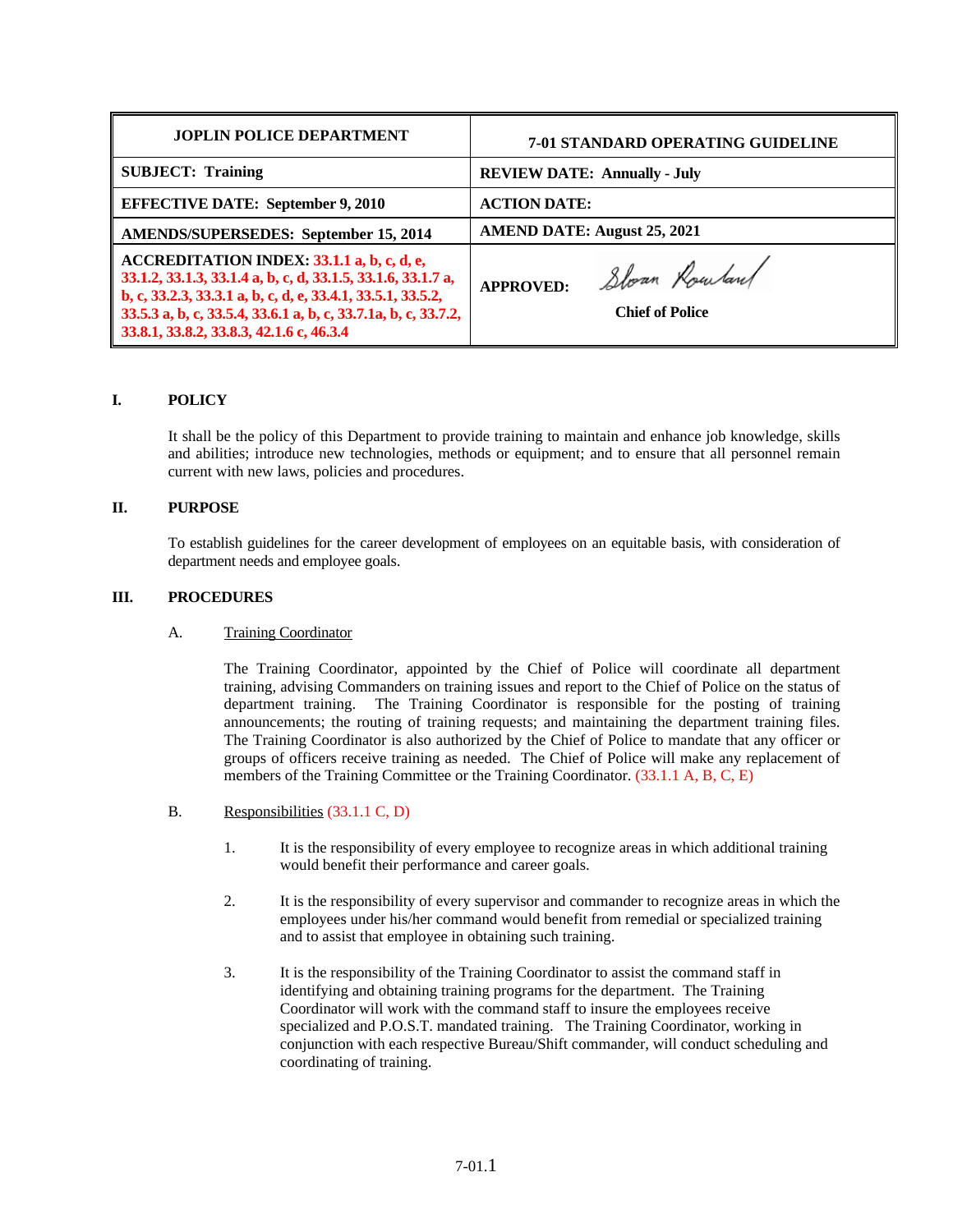- 4. The Training Coordinator will prepare regular training reports for the Command Staff, as well as an annual report to the Chief of Police, summarizing training for the department.
- C. Attendance (33.1.2)

Personnel are expected to attend any assigned training programs. There are cases where attendance at a training program may be excused, such as for court appearance or sickness. For most courses, certificates will be issued to those students who complete the training program. Employees shall provide a copy of any course-completion certificates to the Training Coordinator for inclusion in the employee's personnel file and department training records within one week of return from the training. (33.1.6)

- D. Application, Attendance and Payroll Procedures for Training.
	- 1. Officers or their supervisors may reply to training announcements or make training requests as is required to meet the needs of the Department and POST requirements.
		- a. Supervisors will be aware of the training needs of their squad and ensure that their officers receive training, as necessary.
		- b. Supervisors will ensure that training requests do not conflict with adequate staffing of their squad.
		- c. Training requests will be made through the use of Power DMS. All personnel shall make training requests by submitting, through the chain of command, a Training Request / Summary. Requests will be approved at the appropriate levels depending on the rank of the individual officer. Upon approval the request will be forwarded to the Training Coordinator.
		- d. The Training Coordinator will forward approved requests to the appropriate training provider.
- E. Attendance at Training (33.1.2)
	- 1. Arrive promptly and attend the full period of instruction as scheduled and as required by the POST Commission's attendance policy for that training.
	- 2. If unable to attend scheduled training due to a valid reason:
		- a. Obtain permission from supervisor or commander to cancel attendance.
		- b. The officer will submit through the chain of command, a memo to the Training Coordinator detailing the reason the attendance was canceled.
	- 3. The officer will wear proper classroom attire as required by the training provider.
- F. Payroll Procedures
	- 1. When an officer is not present for regular duty because of attendance at training, the officer's supervisor must indicate the attendance on the Daily Sign-in Sheet.
	- 2. If an officer's days off are scheduled while the officer is in a school or seminar, the days off should be rescheduled within the pay period if possible. These days off should be scheduled by the shift supervisor to ensure there is adequate manpower to cover the shift.
- G. Travel Expense Reimbursement (33.1.3)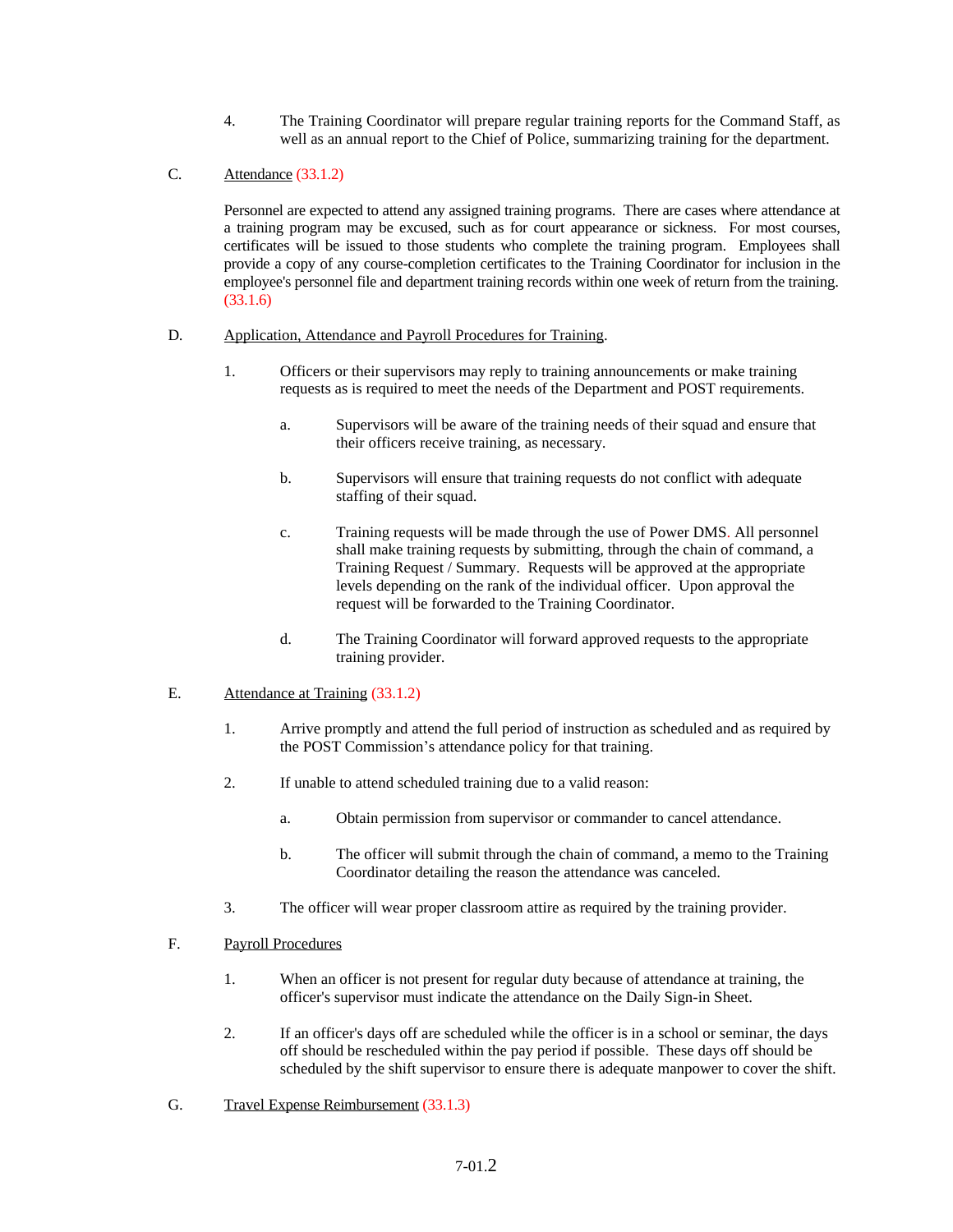All costs associated with training will be paid for according to the City of Joplin travel policy. Travel receipts shall be maintained and turned in accordance with the travel policy.

#### H. Department Training Instructors

Besides the Training Sergeant and Training Officer(s) the Department does not have any full-time personnel assigned as instructors or to training functions. Personnel assigned to train officers will have documented instructor training, and the training will be periodically updated.

- 1. The department requires lesson plans for all Training courses conducted by the agency, to include provisions for the following: (33.1.4)
	- a. Guidelines and format for lesson plan development; the lesson plan development is based on the format taught to the police instructors at instructors' training.
	- b. A statement of performance and job-related objectives should be included in the lesson plans.  $(33.1.4 \text{ A})$
	- c. The content of the lesson plans shall ensure that; (33.1.4 B)
		- i. The subject(s) to be covered is completely, and accurately, addressed;
		- ii. Properly sequenced with other training materials;
		- iii. Purpose of instruction meets objectives;
		- iv. Materials to be taught are identified;
		- v. Teaching techniques are appropriate;
		- vi. Relationships made to the job task;
		- vii. Responsibilities of participants for materials covered; and
		- viii. Evaluation criteria.
	- d. Appropriate instructional techniques to be incorporated are:
		- i. Conference (debate, discussion groups, panels and seminars);
		- ii. Field experiences (interviews, operational experiences and observations);
		- iii. Presentations (lecture-discussion);
		- iv. Problem investigations (committee inquiry); and
		- v. Simulation (case study, games, and role-play).
	- e. The Chief of Police and/or Training Coordinator approve lesson plans. (33.1.4 C)
	- f. If a testing procedure is required, it will be stated in the lesson plan. (33.1.4 D)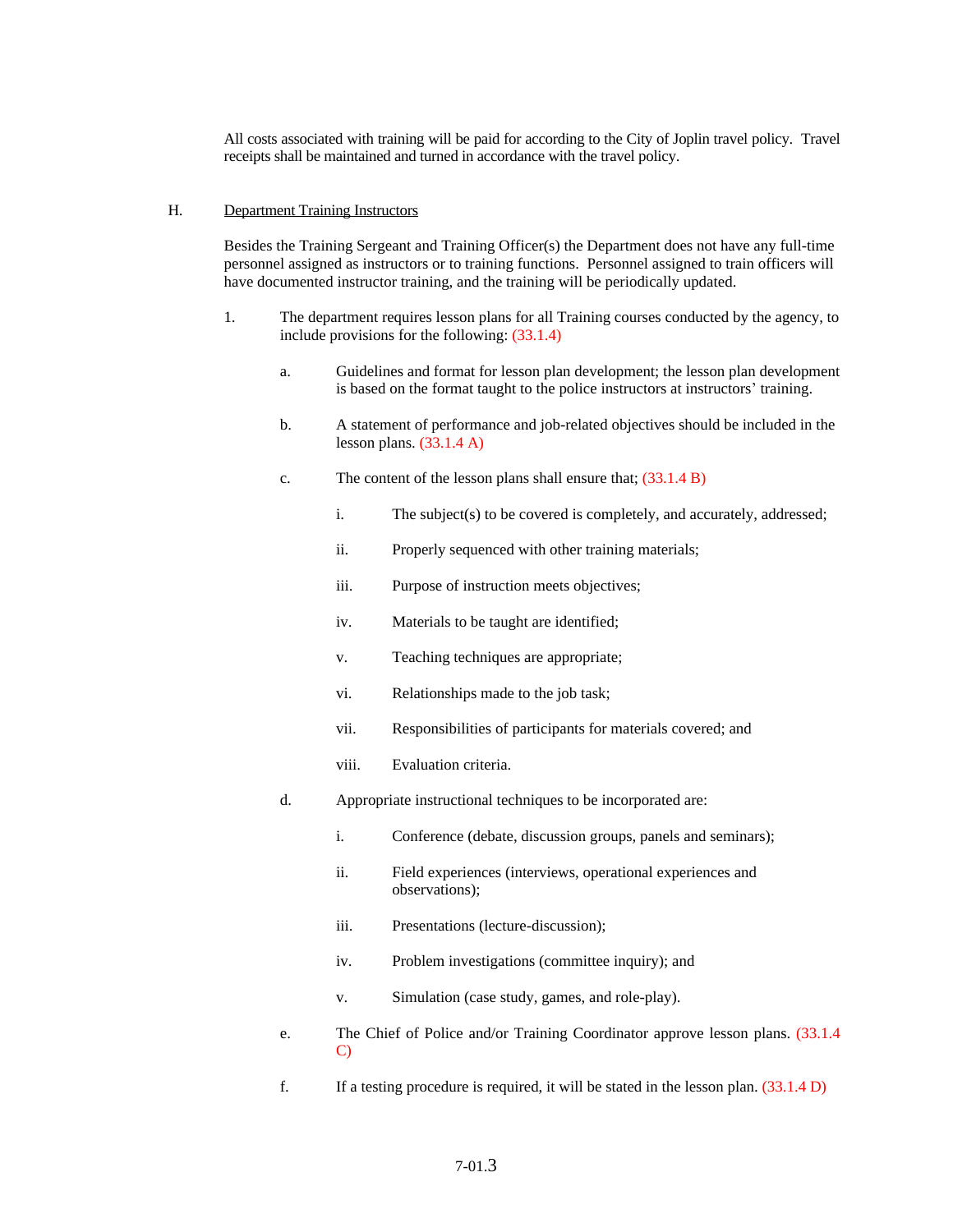- 2. All training conducted by department trainers will first be approved by the division head, and then scheduled through the Training Coordinator.
- I. Training Mandated by Statute or Order
	- 1. Training offered by a recognized provider which meets the requirements of the Peace Officers Standards and Training (POST) Commission for continuing education; (see section L)
	- 2. Documented training and/or licensing is required prior to the use of any current or new equipment, including firearms and special purpose vehicles, unless proficiency and/or licensing can be demonstrated. Absent proper training or demonstrated proficiency and/or licensing, an employee will not be allowed to operate or utilize current or new equipment or vehicle(s).
	- 3. Annual In-service Training. All sworn personnel and reserve officers shall successfully complete in-service training that includes; (33.5.1)
		- a. Authorized weapon training and proficiency testing including both on and offduty weapons and department shotgun/rifles if issued;
		- b. A review of use of force policies and legal updates related to the use of force.
		- c. Defensive Tactics **(shall be done minimum biennially)** (1.3.11)
		- d. Taser (1.3.11)
		- e. Biased based profiling issues (1.3.11)
		- f. Topics related to the duties of a police officer, which may include, but are not limited to;
			- i. Crime Prevention techniques;
			- ii. Department Policy and procedures;
			- iii. Officer discretion in criminal justice system;
			- iv. Evidence collection and preservation;
			- v. Hazardous materials; (46.3.4)
			- vi. Interview and interrogation techniques;
			- vii. Law of arrest, search and seizure including legal updates;
			- viii. Emergency medical services;
			- ix. Investigative techniques;
			- x. Report writing, records system, procedures and requirements;
			- xi. Witness/victim rights, policies and procedures;
			- xii. Performance and evaluation system;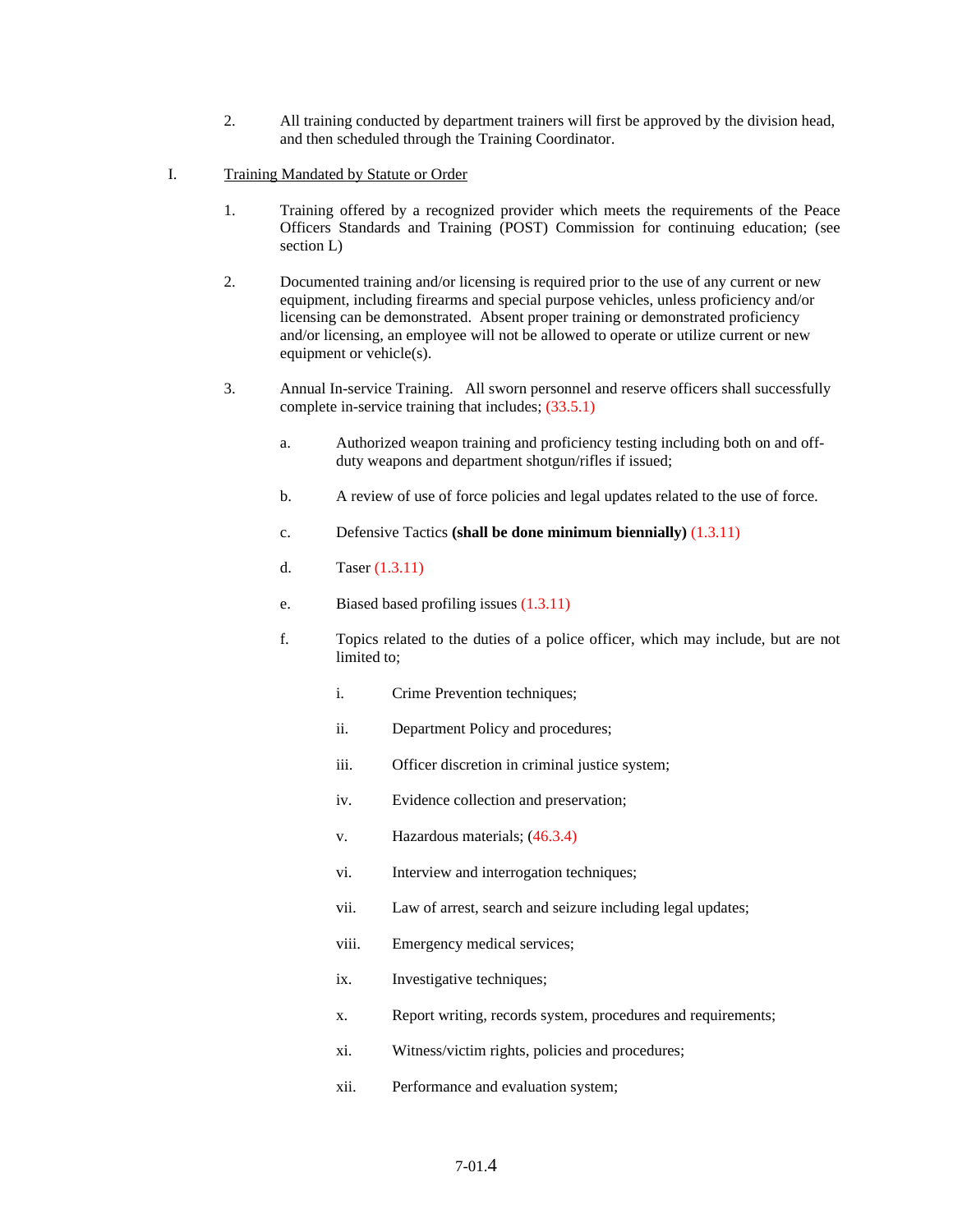- xiii. Special operations and unusual occurrences.
- xiv. C.P.R. and First aid;
- xv. Defensive tactics;
- xvi. Defensive driving;
- xvii. Bias based profiling issues;
- xviii. Communicable diseases;
- xix. Criminal Intelligence (42.1.6 C)
- 4. Biennial in-service training. Ethics based training (1.3.11) as well as sworn personnel and reserve officers that are certified in the following less lethal weapons shall successfully complete in-service training that includes;  $(33.5.1)$ 
	- a. Any 37mm or 40mm launcher to include the Sage SL6.
	- b. OC Spray **(required for all sworn personnel)**
	- c. Asp or baton
	- d. Pepper ball launcher
	- e. 12-gauge kinetic energy round
	- f. Noise Flash Diversionary Devise (NFDD)
- 5. Triennial in-service training. Sworn personnel and reserve officers shall successfully complete in-service training that includes; (33.5.1)
	- a. Topics to cover mental health issues (1.3.11)
		- i. All entry level employees will receive training in this area.  $(1.3.11)$
- 6. Training, certification, and re-certification, is required for commissioned and noncommissioned personnel whose work assignment requires the use and access to MULES, NCIC, or other applicable law enforcement computer systems and networks. (33.7.2)
- 7. Remedial training (33.1.5)

In the event a bureau commander or supervisor determines that an employee is needing remedial training as a result of the employee's lack of skill, knowledge or ability in job task performance, based on evaluation reports or first hand observation by the supervisor, or the employee has received disciplinary action and it is recommended that the training can improve future performance and can assist in remedying the situation that contributed to the need for disciplinary action, that training shall be scheduled by the Training Coordinator at the first available training class offered. Notification of scheduled remedial training shall be in writing to the employee, and all scores and evaluations of such training shall be forwarded to the Chief of Police. Should an affected employee fail to participate or satisfactorily complete the remedial training he/she may be subject to disciplinary action, including dismissal, as approved by the Chief of Police.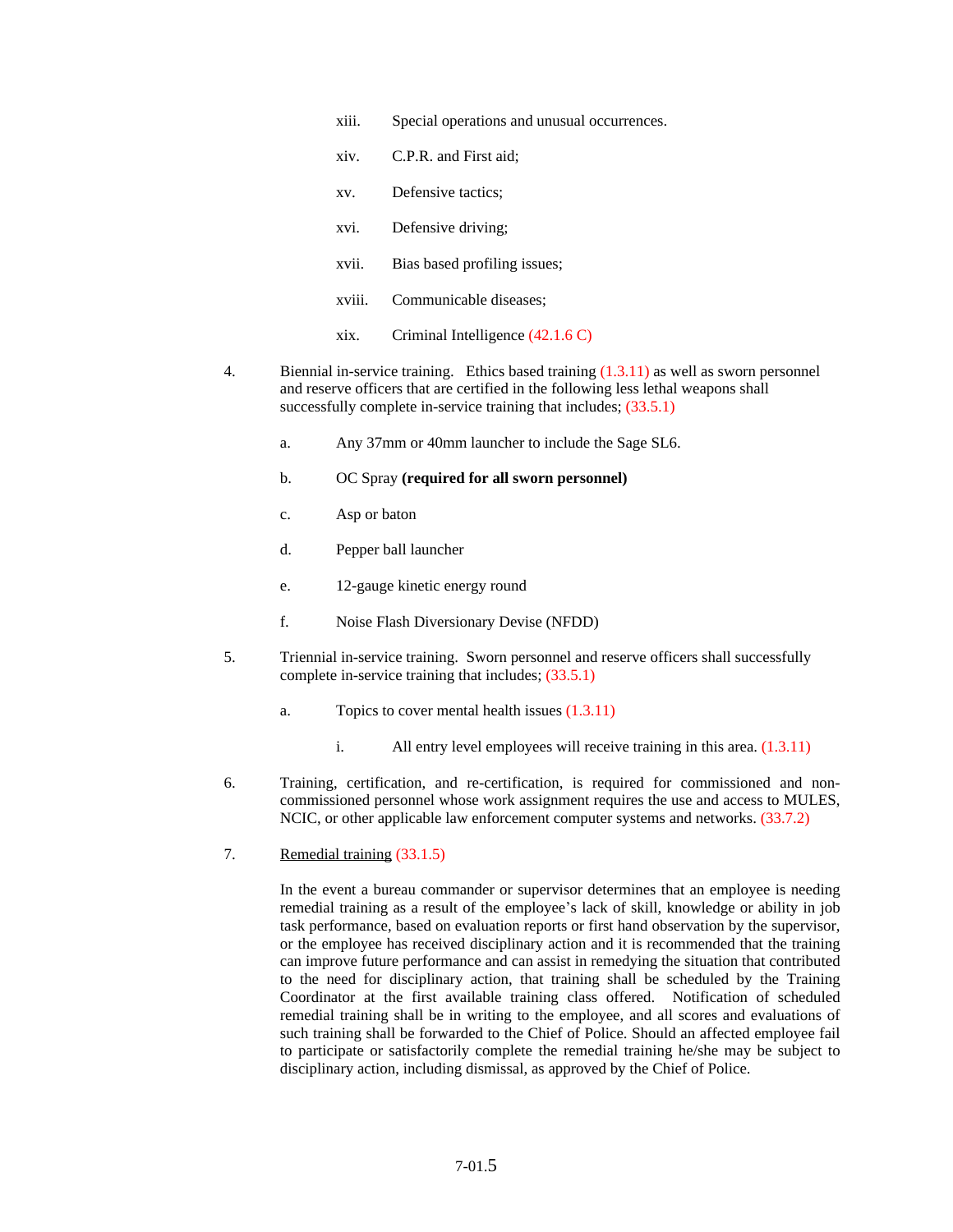#### J. Training Mandated by Change in Status, Rank, or Assignment (33.6.1 A, B)

- 1. Upon return from an extended leave of absence (military, sick, injured, etc.) when new or revised rules, procedures, or legislation have been put in place during the employee's absence, as determined necessary by the employee's Bureau Commander. (33.6.1.B)
- 2. Upon promotion to the next higher rank and the duties and responsibilities of the employee change significantly. Newly promoted supervisors will receive instruction on management and leadership skills, supervision, performance evaluation, career counseling and support services available for the function including any appropriate supervised on-the-job training as determined by the employee's commanding officer. (33.6.1 A, 33.8.2)
- 3. Upon appointment to a specialized assignment or collateral duty that requires enhanced skills, knowledge, and abilities above and beyond the level taught in either recruit or other in-service training programs. Some positions require specialized training prior to performing that function and other positions will require continued on-the-job training during tenure in that assignment. Including any requisite supervised on-the-job training as determined by the appropriate commander, or where law mandates training. (33.6.1 A, 33.6.1 B)
	- a. Positions Requiring Pre-assignment Training/certification/re-certification
		- i. Traffic Crash Reconstructionist
		- ii. RISE/SRO officer
		- iii. Defensive Tactics Instructor **(Re-certifications required)**
		- iv. Bicycle Patrol
		- v. Defensive Driving Instructor
		- vi. Polygraph Operator
		- vii. Field Training Officer **(Annual In-Service Training Required)**
		- viii. Firearms Instructor/Armorer **(Re-certifications required)**
		- ix. K-9 Officer **(Re-certifications required)**
	- b. Positions Requiring Post-assignment or on-the-job training
		- i. Detective
		- ii. SWAT Officer

# K. Shift Briefing Training

Shift Briefing Training may be utilized to introduce new legislation affecting law enforcement, recent court decisions, new rules, regulations or special orders, or topics of general interest to law enforcement regarding safety, crime trends or police issues. The most appropriate media will be used to provide this training (printed matter, video etc.). (33.5.2)

L. Peace Officers Standards and Training (POST)

All peace officers, reserve officers, and Chief Executive Officers (CEOs) certified in Missouri shall be required to have a minimum of twenty-four (24) hours of continuing education for the purpose of maintaining certification.

- 1. Each officer will be required to complete a minimum of at least two hours in the four core curricula areas:
	- a. Legal Studies, minimum two hours annually.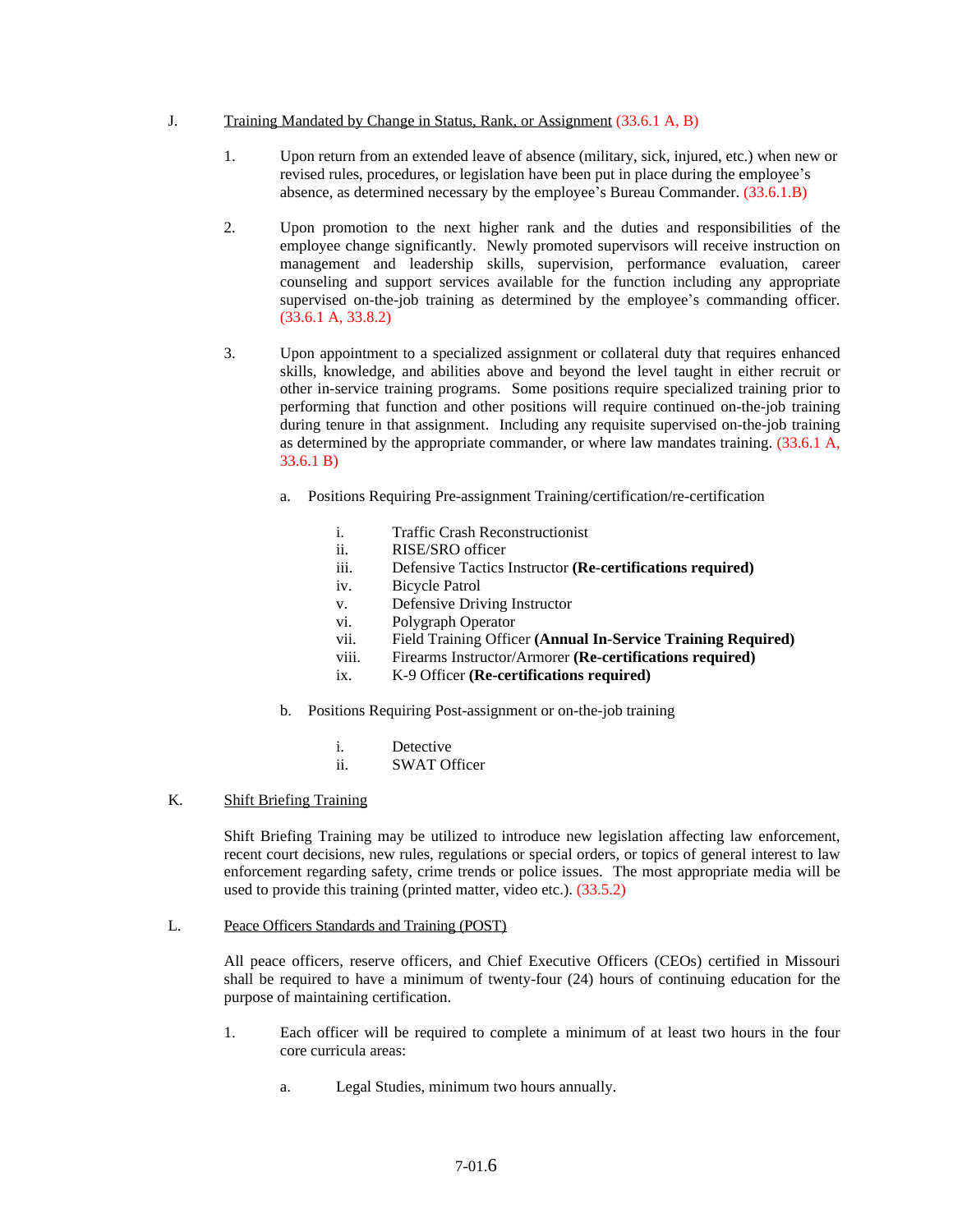- b. Interpersonal Perspectives, minimum two hours annually; including one hour of Racial Profiling each year.
- c. Technical Studies, minimum two hours annually.
- d. Skill Development, minimum two hours; including two hours of firearms training annually.

#### M. Civilian Training

- 1. Newly appointed civilian personnel will receive basic orientation and training regarding;
	- a. The agency's role, purpose, goals, policies, and procedure; (33.7.1 A)
	- b. Working conditions and regulations; and  $(33.7.1 B)$
	- c. Responsibilities and rights of employees. (33.7.1 C)
- 2. Civilian employees in the following job assignments shall receive initial and ongoing training commensurate with their job responsibilities to include; (33.7.2)
	- a. Clerical Personnel. (Bureau of Support Services)
		- i. On-the-job training and equipment familiarization;
		- ii. Public relations skills;
		- iii. Legal issues related to the release of reports and information.
	- b. Communications Personnel. (Bureau of Support Services)
		- i. On-the-job training and equipment familiarization;
		- ii. In-house CAD system;
		- iii. Call taking;
	- 3. Periodic In-service training should be scheduled for civilian employees to update skills, review new procedures, legislation, department policy and clerical operating procedures. Resources used to meet these training needs may be acquired through attendance at seminars offered by local colleges, universities, or private organizations; computer training offered by the sources inside and outside of the department and in-house training directly related to the employees job function.

# N. Training records (33.1.6)

- 1. By statute, it is the burden of each commissioned officer to obtain the required P.O.S.T. continuing education and maintain a record of the training.
	- a. It shall be the responsibility of the individual officer to forward the below listed training information to the Training Coordinator.
- 2. The Training Coordinator shall maintain training records for each employee. The records will include: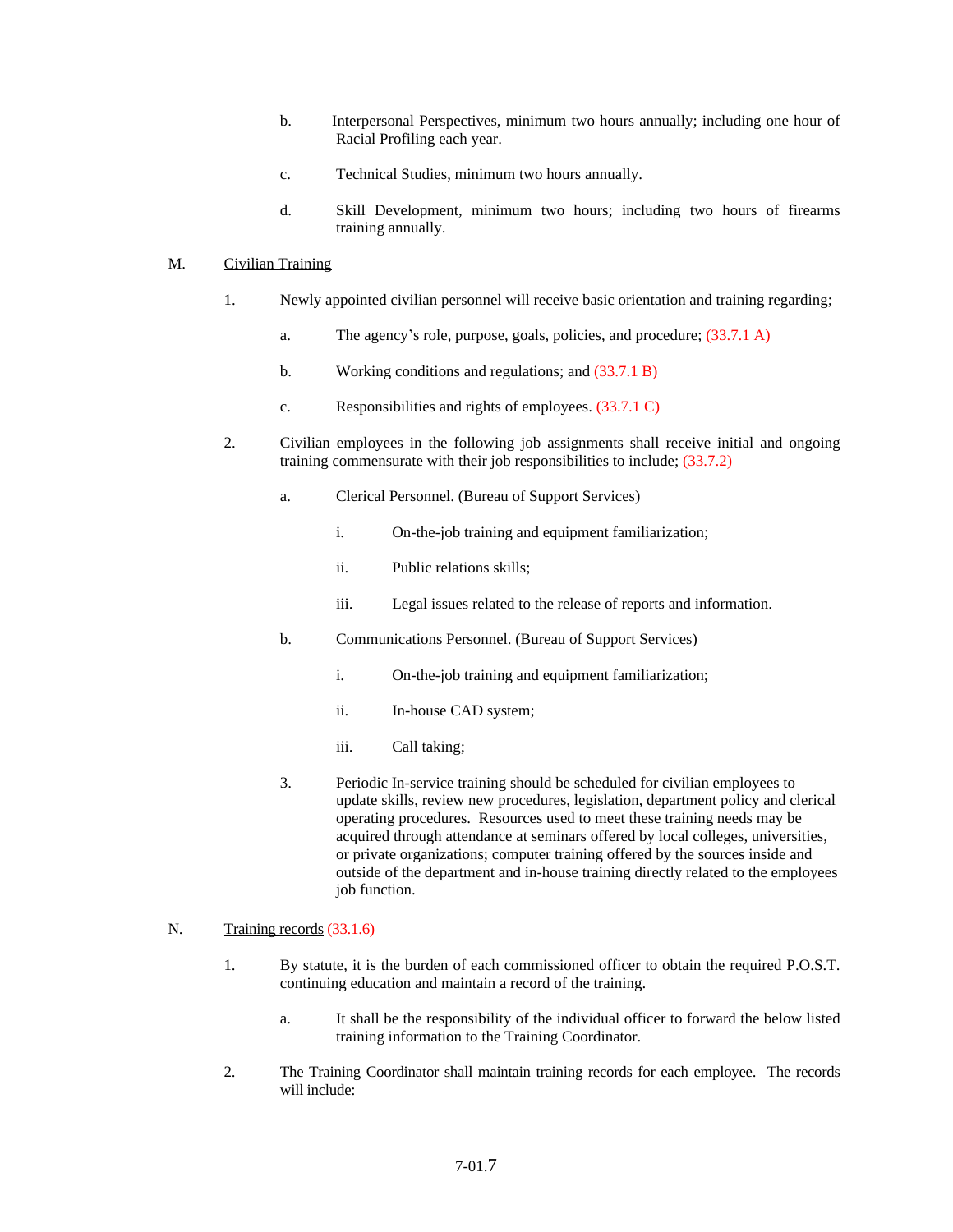- a. The date of training.
- b. The type of training received.
- c. Whether the training was POST certified, and if so, the number of hours of POST credit, and which of the four core curricula areas the hours were credited to.
- d. Any certificate received.
- e. Scores, if any.
- 3. The designated officer in charge of training shall maintain files on all in-house training courses or presentations, including:
	- a. Course content (lesson plans); (33.1.7 A)
	- b. Personnel attending; and  $(33.1.7 B)$
	- c. Any performance measures as ascertained through tests or demonstrations. (33.1.7 C)

# O. Recruit Training (33.2.4)

- 1. The Department does not operate a police academy, however, has entered into an agreement with the Missouri Southern State University for recruit training.
	- a. Prior to any assignment in which an officer may carry a weapon or is able to make an arrest, the officer must successfully complete the basic recruit program at a Missouri P.O.S.T. approved training facility. The curriculum of P.O.S.T approved training facilities is based on job tasks of the most frequent assignment associated duties of officers who complete the training. Program testing and evaluation techniques utilized by the academy staff are designed to measure competency in the skills, knowledge and abilities required to perform those duties. (33.4.1)
- 2. Prior to any new police officer being assigned to patrol duties, they will complete training by department instructors, in use of force and demonstrate proficiency in the proper use of authorized department issued weapons and equipment.

# P. Accreditation Training

- 1. To all newly hired agency personnel within 30 days after their employment begins. (33.5.3A)
- 2. To all Department personnel during the self-assessment phase associated with achieving initial accreditation and (33.5.3 B)
- 3. To all Department personnel just prior to an on-site assessment. (33.5.3 C)
- 4. Employees assigned to the position of accreditation manager shall receive specialized accreditation manager training within one year of being appointed. (33.5.4)
- Q. Career Development (33.8.1)

The Department encourages its employees to take advantage of those courses offered by POST Certified providers to further their career development goals. The Department will make every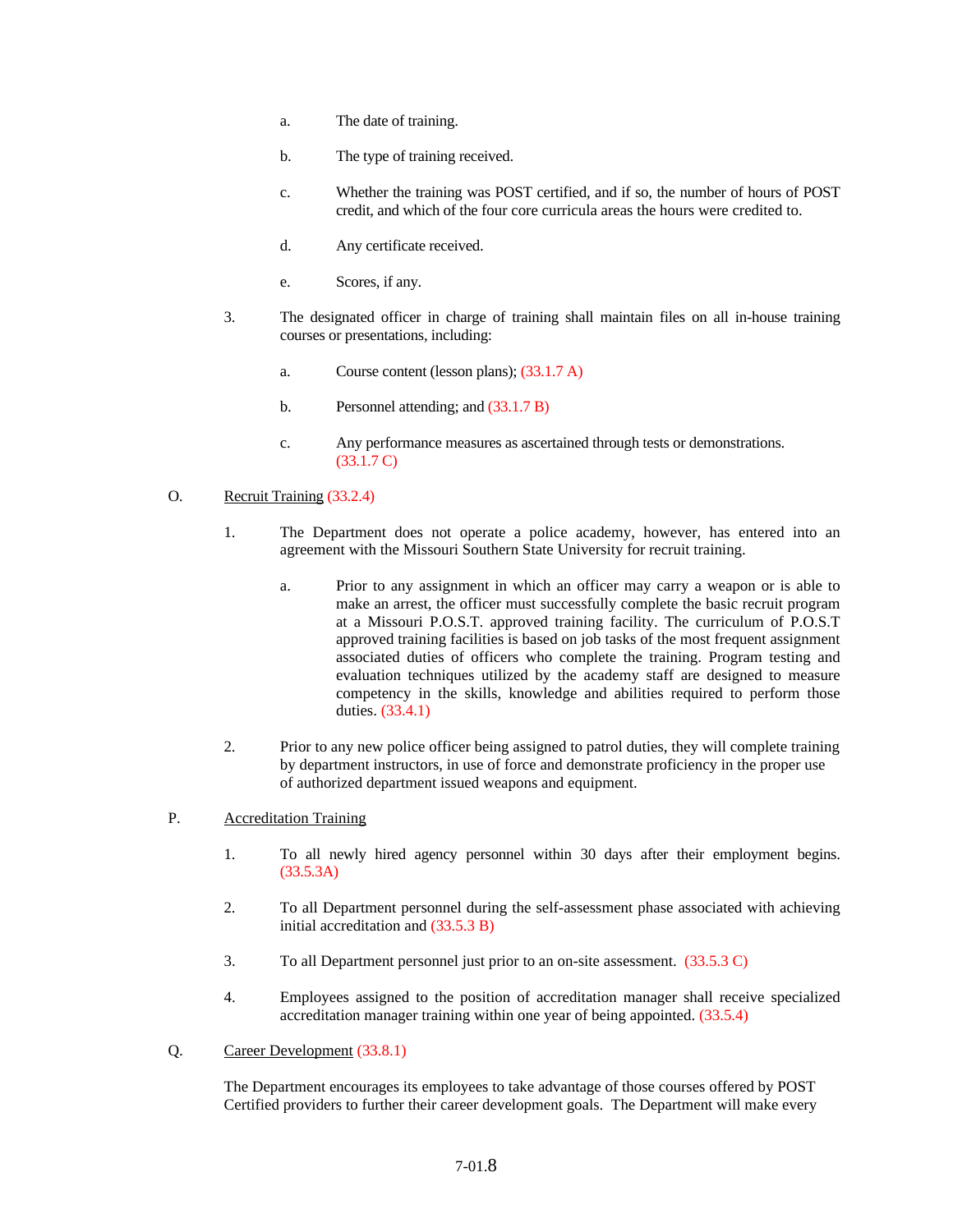effort to accommodate an employee's request to attend training that lies within their area of interest to further their career objectives. (33.8.3) The Training Coordinator shall provide training to supervisory personnel in the following areas associated with career development:

- 1. Supervisors should include career development in the performance evaluation process, using training recommendations during counseling to enhance and develop the employee's skills.
- 2. Supervisors should be cognizant of training programs and opportunities that will benefit the employee and the department.

# **IV. COMPLIANCE**

Violations of this policy, or portions thereof, may result in disciplinary action as described in the City of Joplin's Personnel Rules or the Joplin Police Department's Rules and Regulations and General Orders. Members of the Joplin Police Department, while assigned to or assisting other agencies shall comply with this policy.

# **V. APPLICATION**

This document constitutes department policy, is for internal use only, and does not enlarge an employee's civil or criminal liability in any way. It shall not be construed as the creation of a higher legal standard of safety or care in an evidentiary sense, with respect to third party claims insofar as the employee's legal duty as imposed by law. Violations of this policy, if proven, can only form a basis of a complaint by this department, and then only in a non-judicial administrative setting.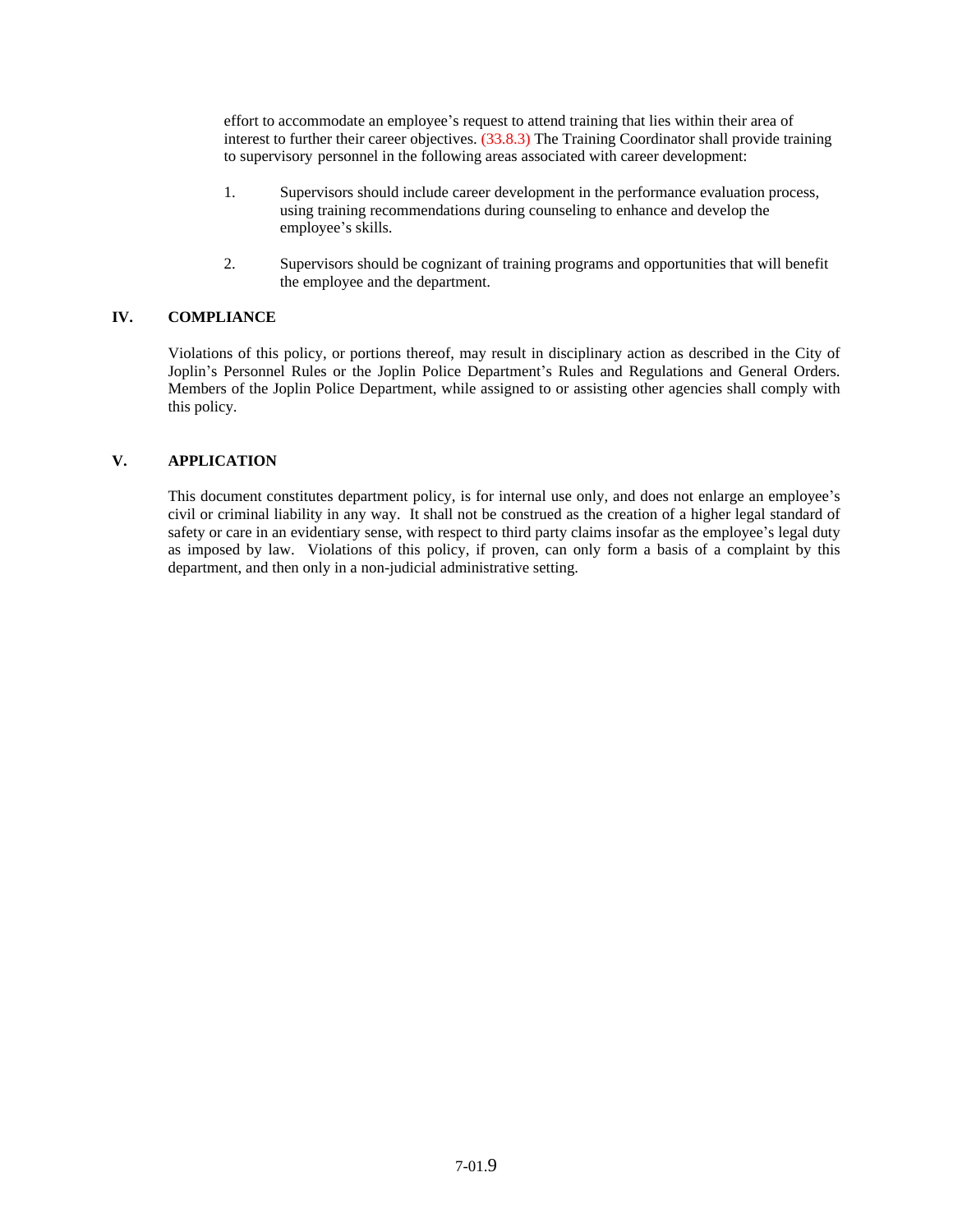# **Joplin Police Department Training Request / Summary**

- INCOMPLETE REQUESTS WILL BE RETURNED TO REQUESTING OFFICER
- ATTACH COURSE INFORMATION (BROCHURES, FLYERS, ETC.)
- RECEIPTS MUST BE KEPT AND TURNED IN PER CITY TRAVEL POLICY

| [To be completed by requesting officer]                            |              |           |               |
|--------------------------------------------------------------------|--------------|-----------|---------------|
| Name                                                               |              |           | Date          |
| Received By                                                        |              |           | Date Received |
| <b>Supervisor Recommendation/Signature</b><br>Immediate Supervisor | $\Box$ Yes   | $\Box$ No | Date          |
| <b>Division Head</b>                                               | $\Box$ Yes   | $\Box$ No | Date          |
| <b>Training Coordinator</b>                                        | $\Box$ Yes   | $\Box$ No | Date          |
| Chief of Police                                                    | $\Box$ Yes   | $\Box$ No | Date          |
| <b>APPROVED:</b>                                                   | $\sqcap$ YES | $\Box$ NO | <b>DATE</b>   |
|                                                                    |              |           |               |

| <b>SECTION 1 – COURSE INFORMATION</b>   | COST |
|-----------------------------------------|------|
| [To be completed by requesting officer] |      |

**Title** 

Location

Date(s) - From To

Provide a statement describing how this training will be of value to this agency in accordance with its **Mission**, **Vision** and **Goals**.

| <b>SECTION 2 – COURSE REGISTRATION</b><br><b>COST</b><br>[To be completed by requesting officer or Training Coordinator] |                                                                 |  |  |  |
|--------------------------------------------------------------------------------------------------------------------------|-----------------------------------------------------------------|--|--|--|
| Registered By                                                                                                            | Date                                                            |  |  |  |
| Method of Payment                                                                                                        | □ Master Card □ Check<br>$\Box$ Billed to Dept.<br>$\Box$ Other |  |  |  |
| Purchase Order Number                                                                                                    | Date                                                            |  |  |  |
| Comments                                                                                                                 |                                                                 |  |  |  |

| <b>SECTION 3 – ACCOMMODATIONS</b><br>[To be completed by requesting officer or Training Coordinator] | <b>COST</b>       |               |     |
|------------------------------------------------------------------------------------------------------|-------------------|---------------|-----|
| <b>Hotel/Facility Name</b>                                                                           | $\Box$ Smoking    | □ Non-Smoking |     |
| Address                                                                                              | City              | State         | Zip |
| Telephone Number                                                                                     | <b>FAX Number</b> |               |     |
| <b>SECTION 3 – CONT.</b>                                                                             |                   |               |     |